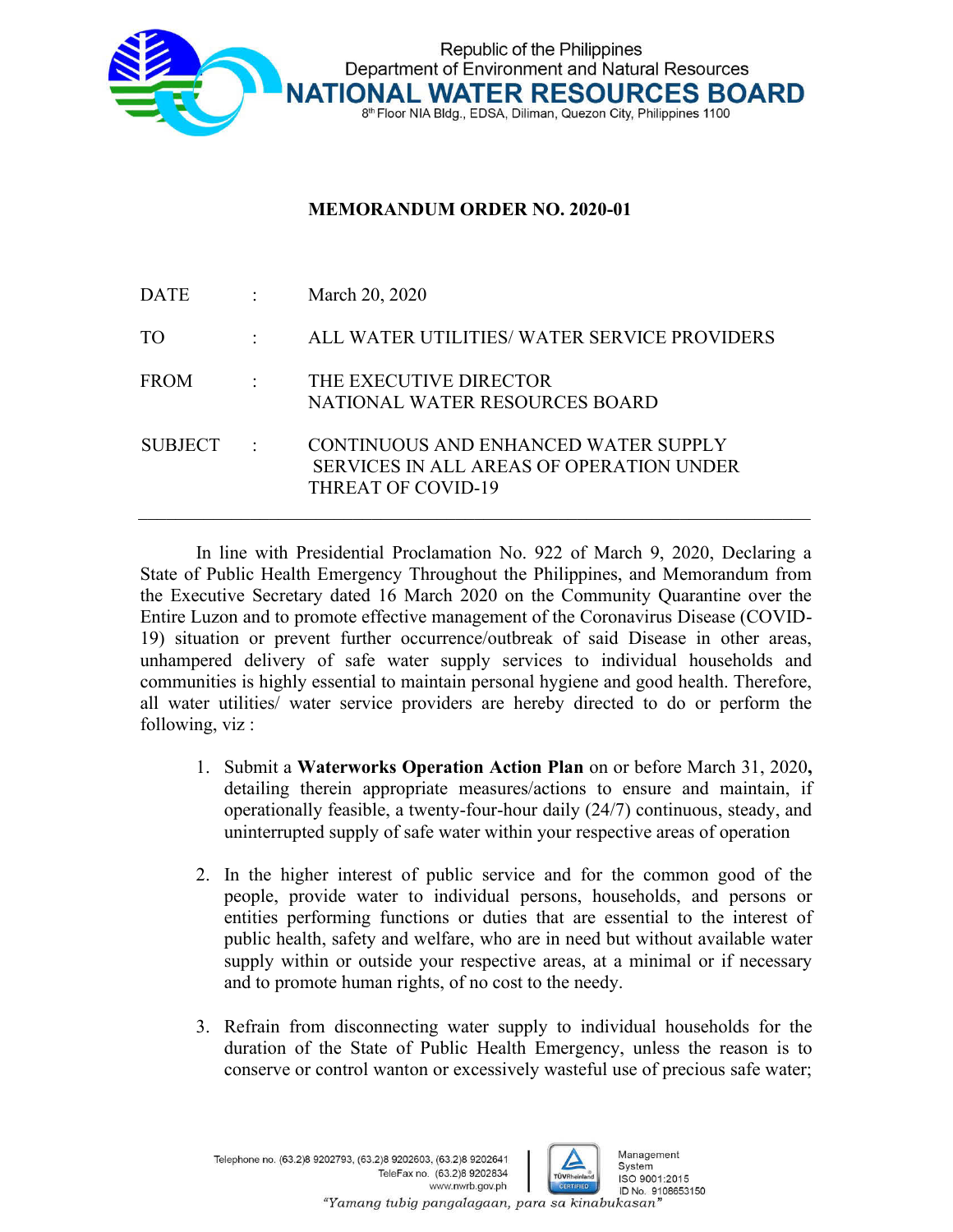should the latter be the case, do not hesitate to report and ask for police assistance.

4. Should it be impracticable or when the prevailing situation makes it improbable for the water utility operator to conduct meter-reading according to its usually or regularly calendared period, the water utility/service provider concerned may or may not issue a Statement of Account until actual reading of individual meters has been undertaken.

After actual reading of meters has been undertaken, water utilities should consider the best interest of the consuming public in determining the appropriate billing computations and according to their water rates as approved by the regulation authority.

5. Report or immediately notify the National Water Resources Board (NWRB), of any interruption or stoppage of water supply/service operation, whether partly or totally, or any complaint with regard to quality of water, and the measures or actions taken on such complaint/s.

In furtherance thereof, all reports or notices shall be submitted to the official email addresses, as listed/provided herein: (nwrbphil@gmail.com and  $wud@nwrb.gov.php$ . For facility and uniformity of reporting, please use the report form (WUD Emergency Report Form No. 1) that can be downloaded from the NWRB website.

For strict compliance.

**DR. SEVILLO D. DAVID, JR., CESO III** Executive Director